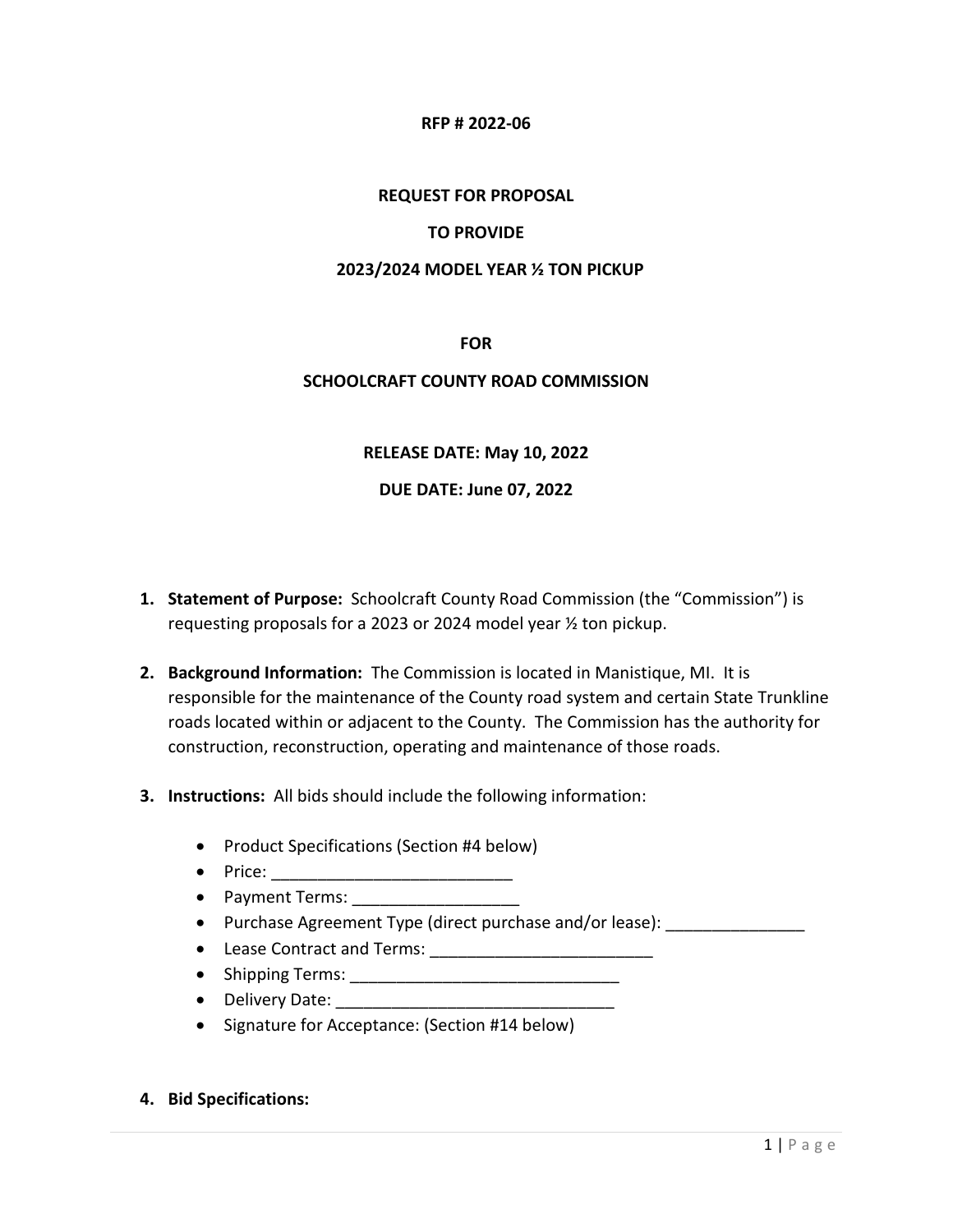|           | Full size 1/2 ton Crew Cab or equivalent Yes _______ No ______         |
|-----------|------------------------------------------------------------------------|
|           | Model Year 2023 or 2024  Yes ______ No______                           |
| $\bullet$ | LTZ Trim or equivalent Yes No                                          |
|           | Standard Box (6' preferred) please specify box size Box:               |
|           | Yes_____________ No_________<br>Engine V6 or V8 Gas                    |
|           |                                                                        |
| $\bullet$ | Remote Start Yes No                                                    |
| $\bullet$ | 4 Wheel Drive (electronic shift on the fly) Yes_____ No_____           |
| $\bullet$ | Limited Slip Differential Yes______ No______                           |
| $\bullet$ | Disc Brakes (front & rear) Yes _______ No______                        |
|           | 4 Wheel ABS Brakes Yes ______ No______                                 |
| $\bullet$ | Trailer Tow Package Yes_____ No_                                       |
|           | 18" Aluminum Wheels and All-Season Tread Tires Yes______ No_____       |
|           | Multi-Function Tailgate Yes No                                         |
|           | Cruise Control Yes No                                                  |
| $\bullet$ | Air Conditioning Yes______ No______                                    |
|           | Tilt Steering Wheel Yes______ No_____                                  |
|           | Power Windows Yes______ No______                                       |
| $\bullet$ | Tinted Glass Yes ______ No______                                       |
| $\bullet$ | AM/FM Radio Yes No LIGINAL                                             |
| $\bullet$ | Driver 1/Driver 2 Yes _______ No______                                 |
|           | Backup Camera Yes No                                                   |
|           | Heated Rear Window and Mirrors Yes______ No_____                       |
|           | 40/20/40 Bench Seat with Arm Rest and Lumbar Yes______ No_____         |
|           | Heated Seats Yes No                                                    |
|           | Color (Red Preferred) please specify color    Color:                   |
|           | Warranty (please include all warranty details in separate document)    |
|           | Yes_________ No_______                                                 |
|           | Delivery FOB destination Schoolcraft County Road Commission Manistique |
|           | Garage<br><b>Solution Yes</b>                                          |

**5. Requirements for Bid Submission:** The Bidder shall submit their bid(s) by certified mail or in person in a *sealed* envelope. The envelope should be addressed as shown below:

Attn: Jean Vanderville Sealed Bid RFP # 2022-06 2023/2024 Model Year ½ Ton Pickup Schoolcraft County Road Commission 332N East Road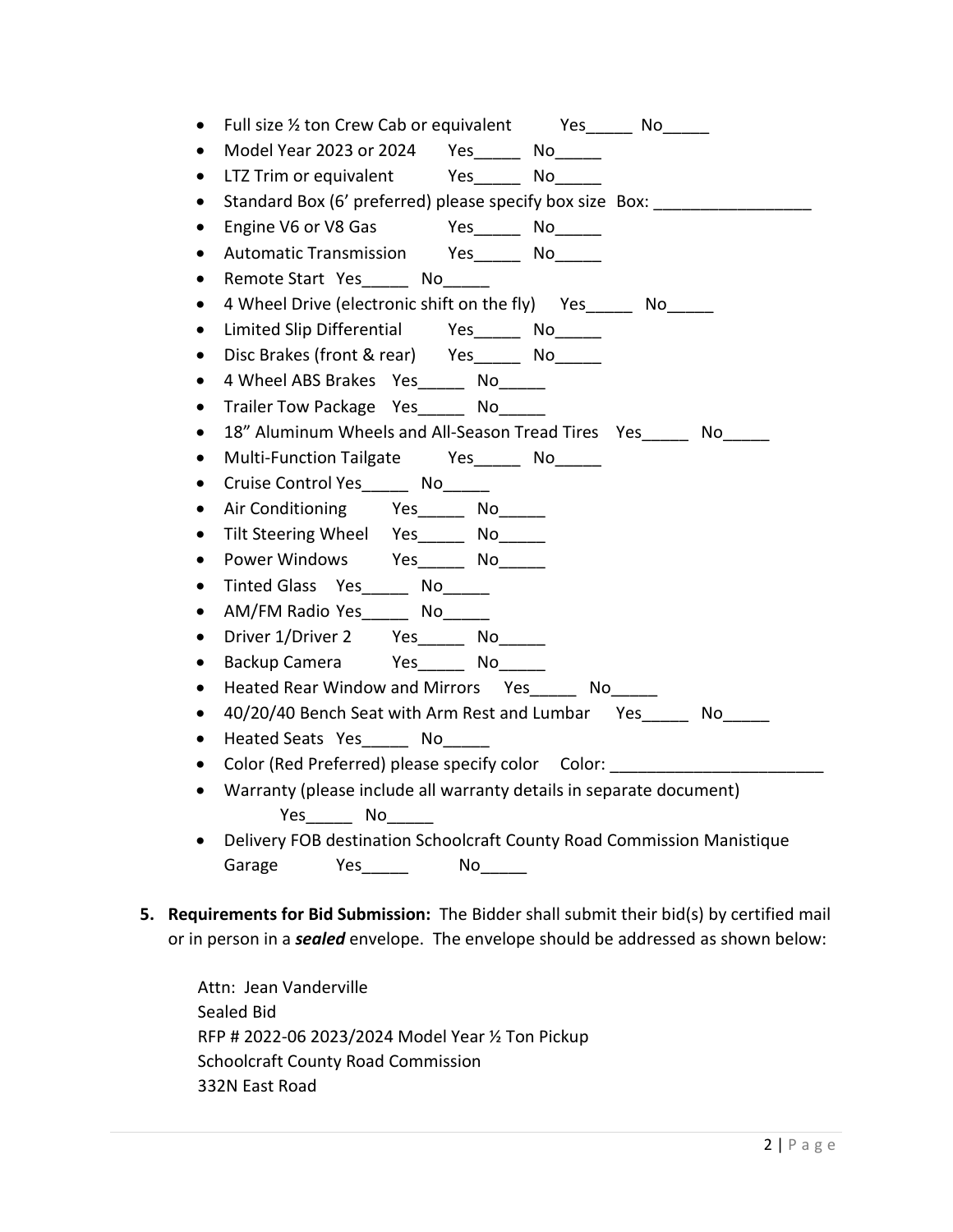Manistique, MI 49854

- **6. Deadline for Submission:** Bids should be delivered to the Commission at the address specified above no later than 2:00 pm June 07, 2022.
- **7. Late Bids:** Any bids received by the Commission after the deadline will be disqualified and will be returned unopened to the Bidder.
- **8. Bid Opening:** The Commission will open all bids received by the deadline at a public bid opening to be held on June 07, 2022 at 2:15 pm. The following information will be read at the bid opening:
	- Name of Bidder
	- Price
	- Items offered and exceptions, if applicable
	- Payment Terms
	- Shipping Terms
	- Delivery Date
- **9. The Manner to Compare Bids:** The Commission will evaluate all bids and may request to inspect the equipment prior to awarding the bid. The Commission will make its decision based on the product meeting the requested specifications, price, quality, and the service history of the Company if applicable.
- **10. Award of Bid:** The Commission will award the bid to the bidder who submits a responsive bid that is the most advantageous to the public. A responsive bid is one which is in substantial conformance with the specifications and requirement in the Request for Bids. Examples of nonresponsive bidders are:
	- **The bid does not conform with required delivery schedule**
	- **A qualification of their price**
	- **A qualification of the Commission's standard terms and conditions**
	- **Failure to furnish bond surety if applicable**
	- **Failure to follow the instructions to bidders**

When applicable, the Commission will consider in the evaluation not only the net cost, but also evaluate the anticipated cost for operating the bid item, including the expenses associated with the administration of the item. Life cycle costing, which is also known as total cost buying, takes into consideration the cost of maintenance on a guaranteed basis for a predetermined active life of the item, as well as the original cost.

There is no obligation to award to a bidder that does not meet the specifications. The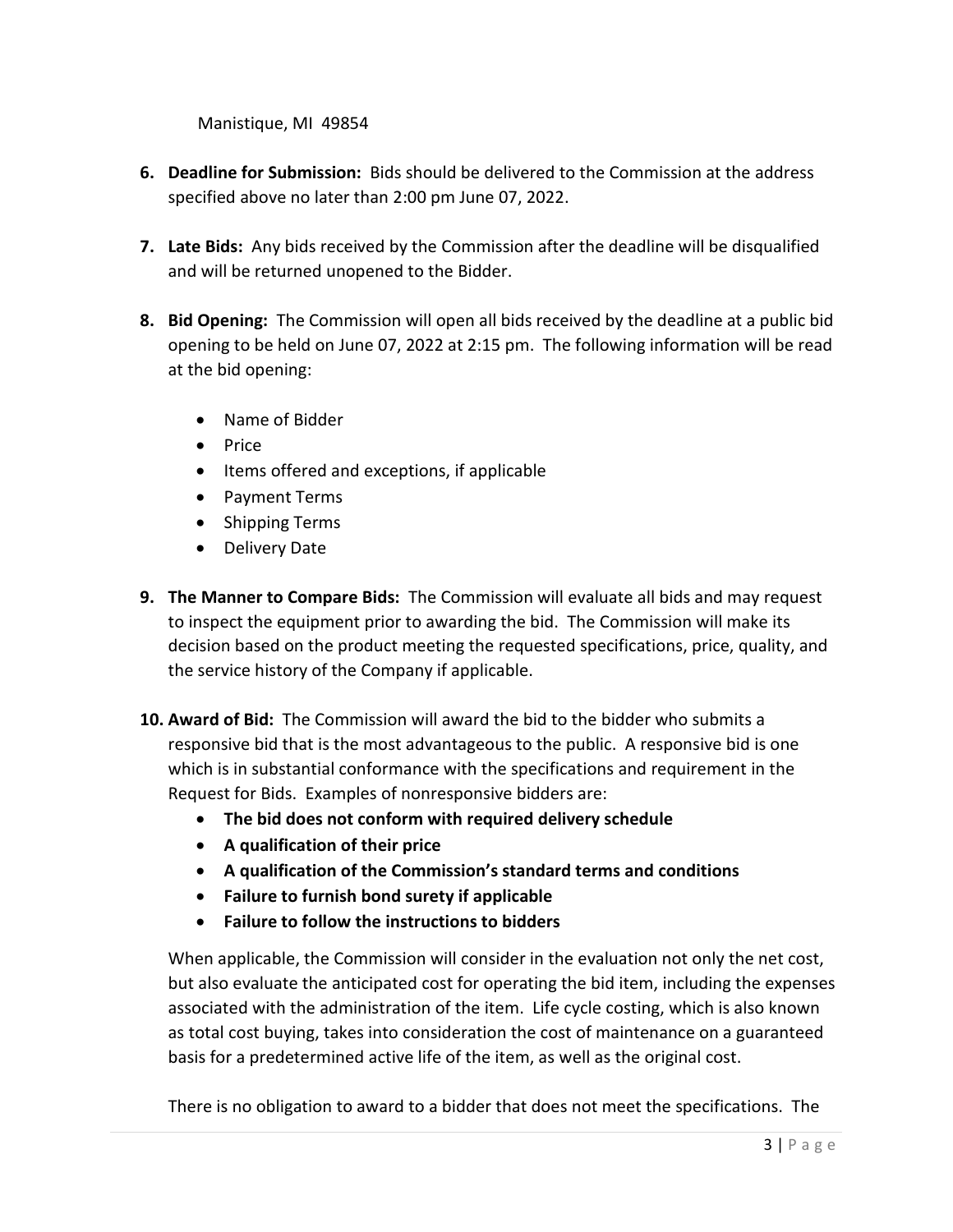Commission reserves the right to award the bid in the best interest of the Commission; the right to waive irregularities in any bid; and the right to reject any or all bids.

The Commission will award the bid at its public Board Meeting to be held on June 08, 2022 at 7:00 am.

- **11. Bidders List:** Failure to answer will result in removal from the Bidder's List.
- **12. Bid Sheet:** The undersigned proposes to furnish any and all materials, labor, and equipment necessary for the purchase of a 2023/2024 model year ½ ton pickup as specified in the Request for Proposal for the prices below.

Project: **2023/2024 ½ Ton Pickup**

| 1/2 Ton Pickup LS          |    |  |
|----------------------------|----|--|
| Delivery                   | LS |  |
| <b>Total Cost Estimate</b> |    |  |

**13. Bidder Signature:** I hereby swear that I am an agent of the bidder and I am able to act in the name of the bidder and have the authority to sign for the company represented.

By my signature on this document, I hereby state that all the information I have provided is true, accurate and complete.

I hereby state that I have not communicated with, nor otherwise colluded with any other bidder, I have not made any agreement with, nor offered or accepted anything of value from any official or employee of Schoolcraft County Road Commission that would tend to destroy or hinder free competition or otherwise compromise the bid process.

I hereby acknowledge the bidding proposal is an offer of contract extended to the Commission, and, upon acceptance by the Commission as duly reflected in its minutes and executed by signature in the Acceptance Section # 12 of the bidding proposal in the space provided, constitutes a binding contract between the undersigned bidder and the Commission effective immediately upon the date of the Board's meeting which reflects acceptance or the date as stated on this proposal, whichever is later.

\_\_\_\_\_\_\_\_\_\_\_\_\_\_\_\_\_\_\_\_\_\_\_\_\_\_\_\_\_\_ \_\_\_\_\_\_\_\_\_\_\_\_\_\_\_\_\_\_\_\_\_\_\_\_\_\_\_\_\_\_

\_\_\_\_\_\_\_\_\_\_\_\_\_\_\_\_\_\_\_\_\_\_\_\_\_\_\_\_\_\_ \_\_\_\_\_\_\_\_\_\_\_\_\_\_\_\_\_\_\_\_\_\_\_\_\_\_\_\_\_\_

Agent Name (printed) Company Name

Agent Signature **Address** Address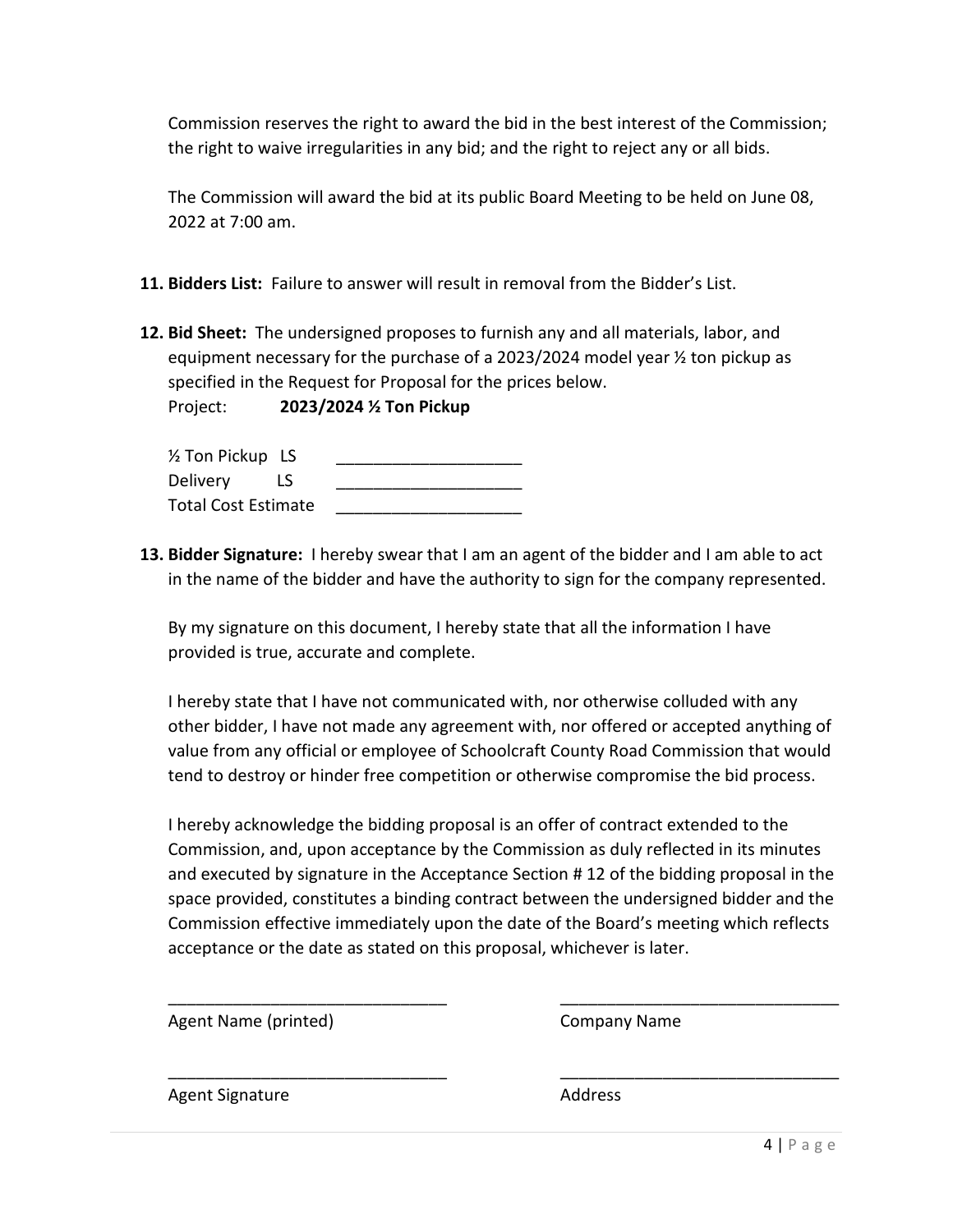| Date                                                                                                                        | City, State, Zip Code                                                      |
|-----------------------------------------------------------------------------------------------------------------------------|----------------------------------------------------------------------------|
| <b>Phone Number</b>                                                                                                         | <b>Tax Identification Number</b>                                           |
| <b>Email Address</b>                                                                                                        |                                                                            |
| 14. Acceptance Signature: Motion by _______________________, supported by<br>to accept the bid of 2022-06 % Ton Pickup from |                                                                            |
|                                                                                                                             | <u>__________</u> in the amount of _________________ on this ______ day of |
| 2022. Upon roll call vote,                                                                                                  |                                                                            |
| Chairperson: ______                                                                                                         |                                                                            |
| Vice-Chairperson: _____                                                                                                     |                                                                            |
| Member: _____                                                                                                               |                                                                            |
| Member: _____                                                                                                               |                                                                            |
| Member:                                                                                                                     |                                                                            |
| <b>Board Chairman</b>                                                                                                       | <b>Managing Director</b>                                                   |